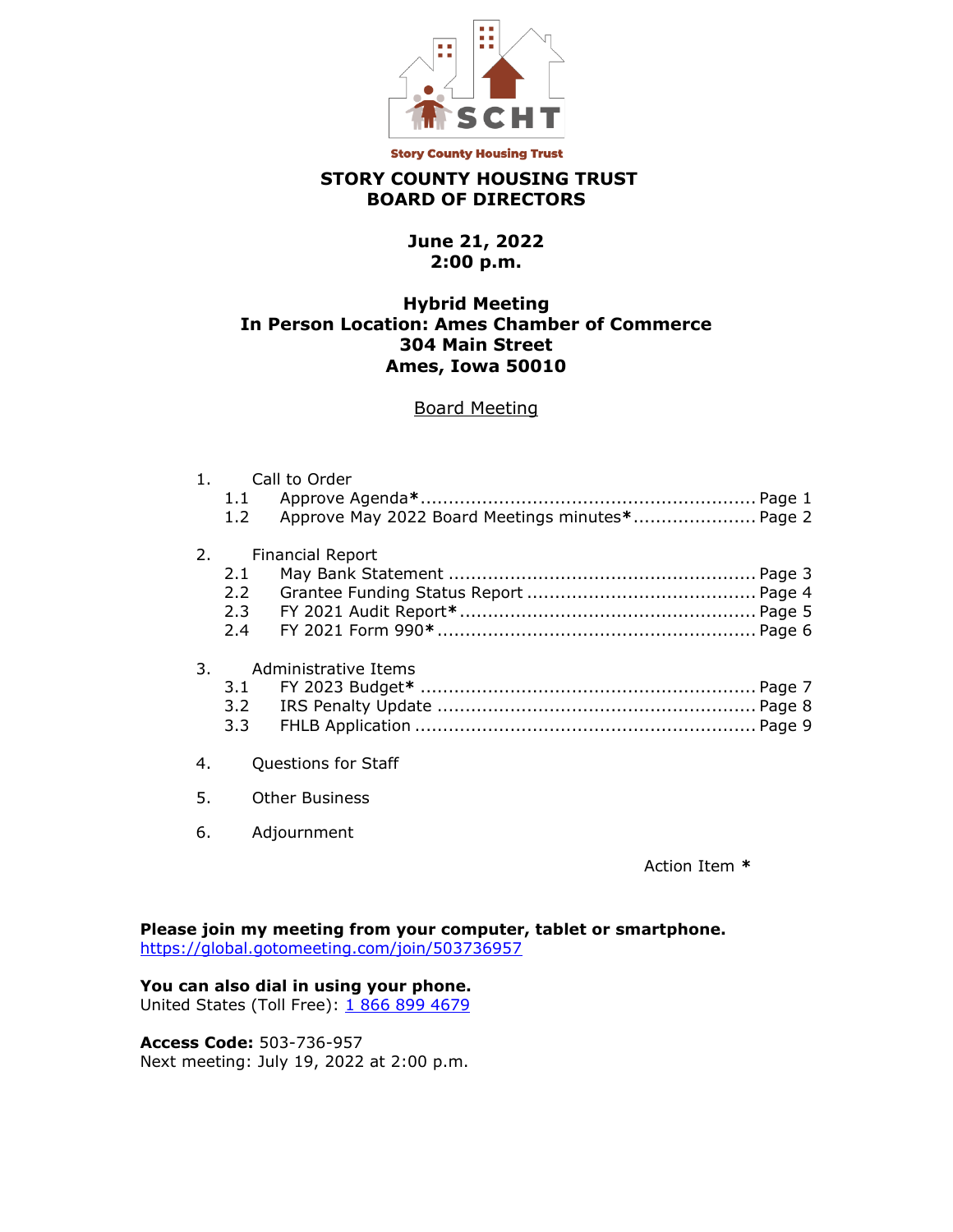

# **ISSUE: Approval of Meeting Minutes**

VOTE: Approve the minutes of the May 17, 2022, SCHT Board Meetings.

# **BACKGROUND:**

A copy of the May 17, 2022 Meeting Minutes will be provided prior to the meeting.

## **RECOMMENDATION:**

Approve the minutes of the May 17, 2022 SCHT Board Meetings.

# **STAFF CONTACTS:**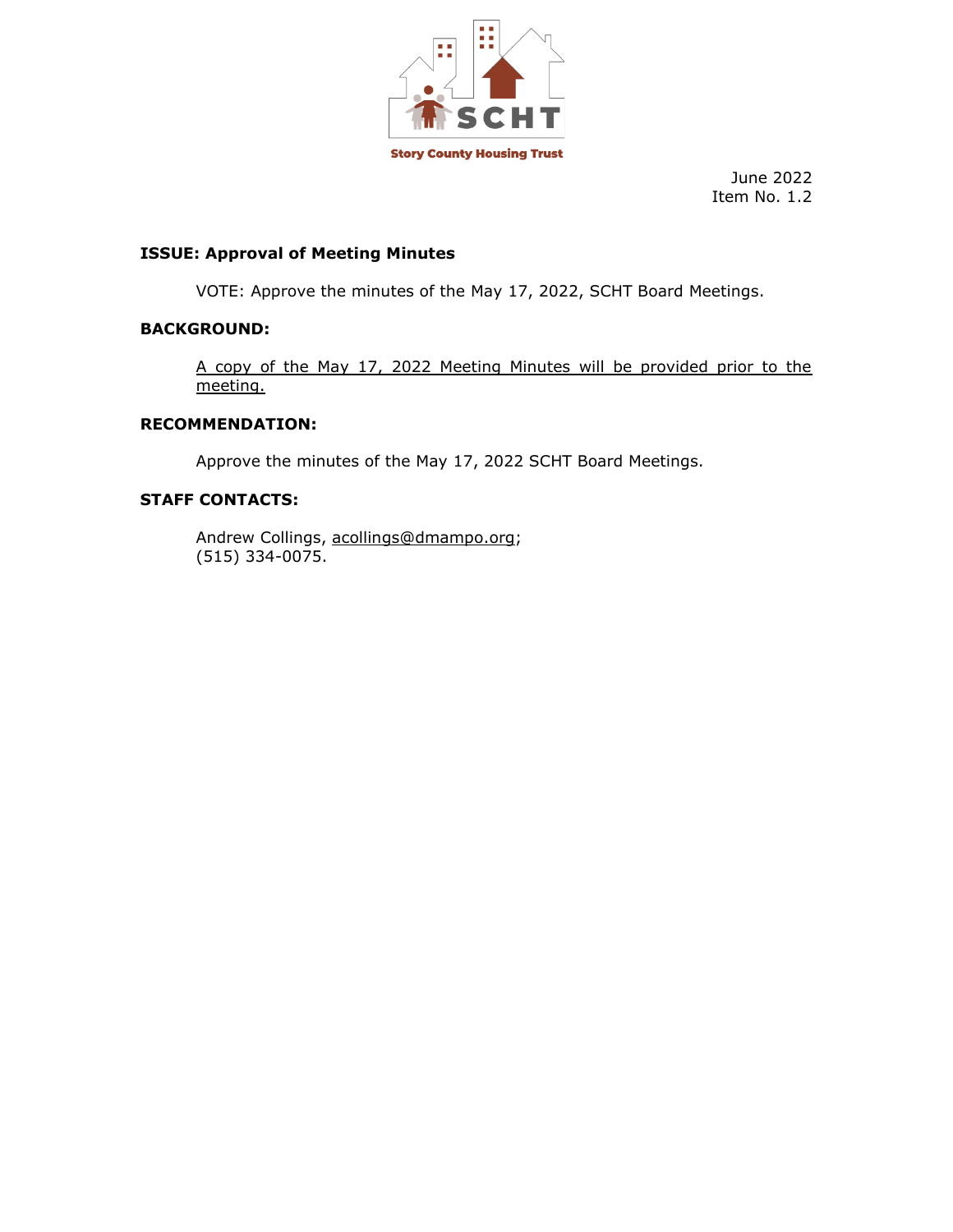

# **ISSUE: May Bank Statement**

REPORT: Review the May Bank Statement.

## **BACKGROUND:**

[Click here for a copy of the](https://storycountyht.org/wp-content/uploads/2022/06/May-2022-Bank-Statement.pdf) May Bank Statement.

### **RECOMMENDATION:**

None. Report and discussion only.

# **STAFF CONTACTS:**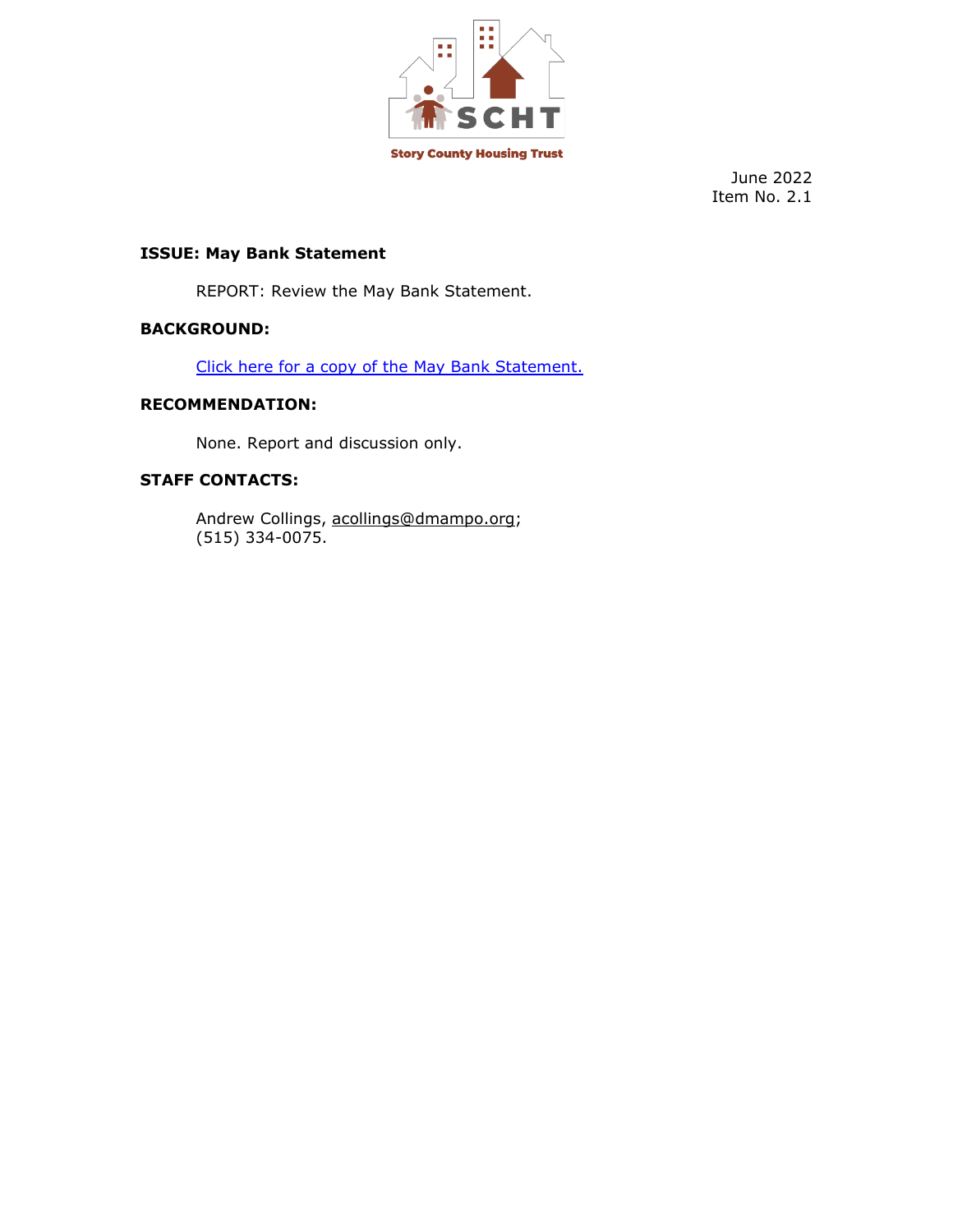

## **ISSUE: Grantee Funding Status Report**

REPORT: Review the Grantee Funding Status Report.

## **BACKGROUND:**

Staff tracks submitted pay requests from grantees and payments made by the SCHT. Cells highlighted in green are paid amounts, cells in yellow are pending.

[Click here for a copy of the Grantee Funding Status Report.](https://storycountyht.org/wp-content/uploads/2022/06/Grantee-Funding-Status-Report-6.17.22.pdf)

### **RECOMMENDATION:**

None. Report and discussion only.

#### **STAFF CONTACTS:**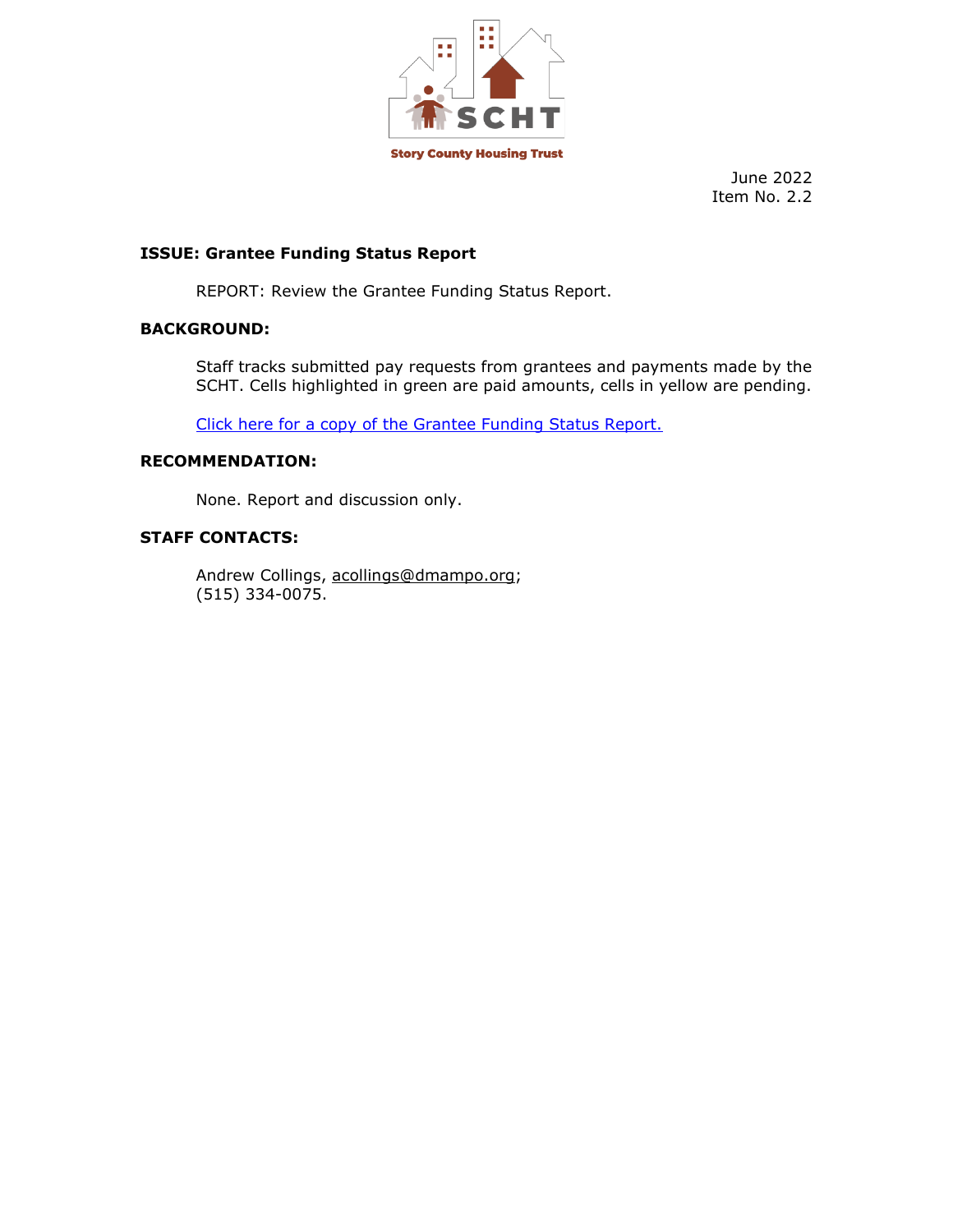

### **ISSUE: FY2021 Audit Report**

REPORT: Review the FY 2021 Audit.

# **BACKGROUND:**

The SCHT FY 2021 Audit has been completed by Schnurr & Co with information supplied from staff and the Board Treasurer.

[Click here for a copy of the FY 2021 Audit.](https://storycountyht.org/wp-content/uploads/2022/06/SCHT-2021-APPROVED-Audit-Report.pdf)

### **RECOMMENDATION:**

Accept the FY 2021 Audit.

#### **STAFF CONTACTS:**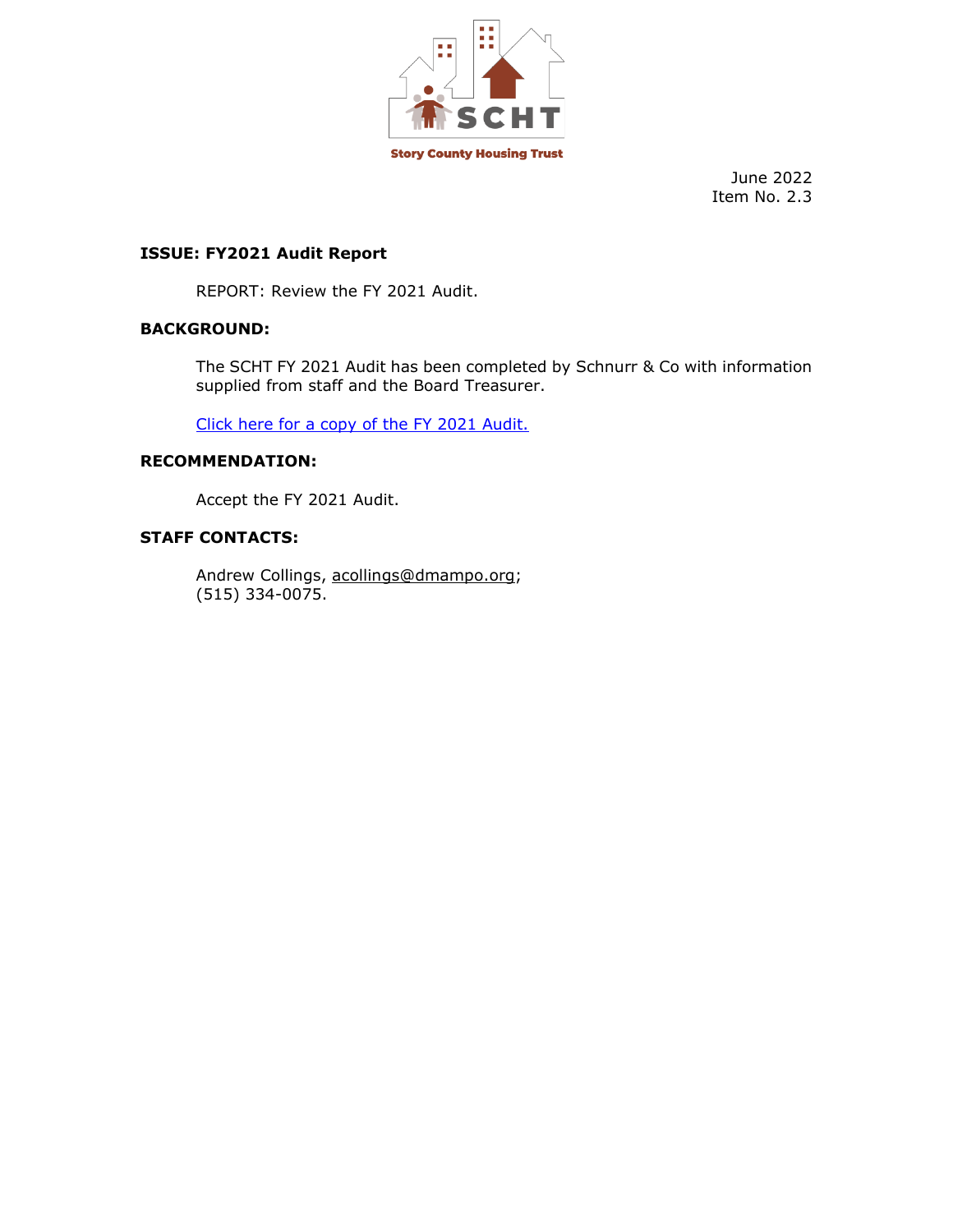

### **ISSUE: FY2021 Form 990**

REPORT: Review the FY 2021 Form 990.

### **BACKGROUND:**

The SCHT FY 2021 Form 990 has been completed by Schnurr & Co with information from the FY 2021 Audit.

[Click here for a copy of the FY 2021 Form 990.](https://storycountyht.org/wp-content/uploads/2022/06/STORY-COUNTY-HOUSING-TRUST-06-2021-FORM-990.pdf)

### **RECOMMENDATION:**

Accept the FY 2021 990 and forward to the Internal Revenue Service.

### **STAFF CONTACTS:**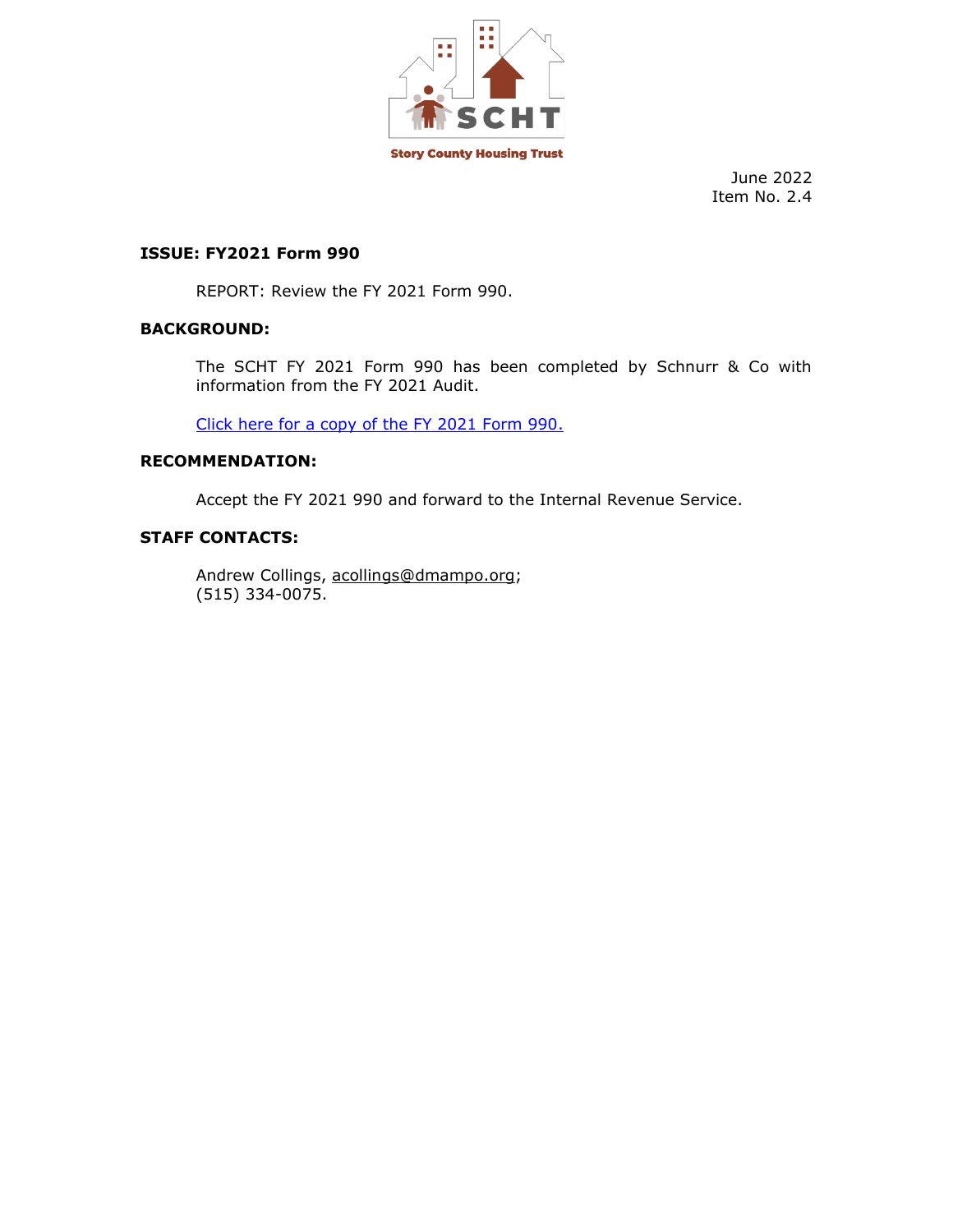

### **ISSUE: FY 2023 Budget**

REPORT: Review the proposed FY 2023 Budget.

## **BACKGROUND:**

The 2023 Fiscal Year for the SCHT begins on July 1, 2022 and goes through June 30, 2023. Staff has created a proposed budget to reflect anticipated income and expenses for the upcoming fiscal year.

[Click here for a copy of the proposed](https://storycountyht.org/wp-content/uploads/2022/06/FY-23-Budget-6.16.22.pdf) FY 2023 Budget.

[Click here for a copy of the existing FY 2022 Budget.](https://storycountyht.org/wp-content/uploads/2022/06/FY-22-DRAFT-6.16.22.pdf)

### **RECOMMENDATION:**

Approve the FY 2023 Budget.

# **STAFF CONTACTS:**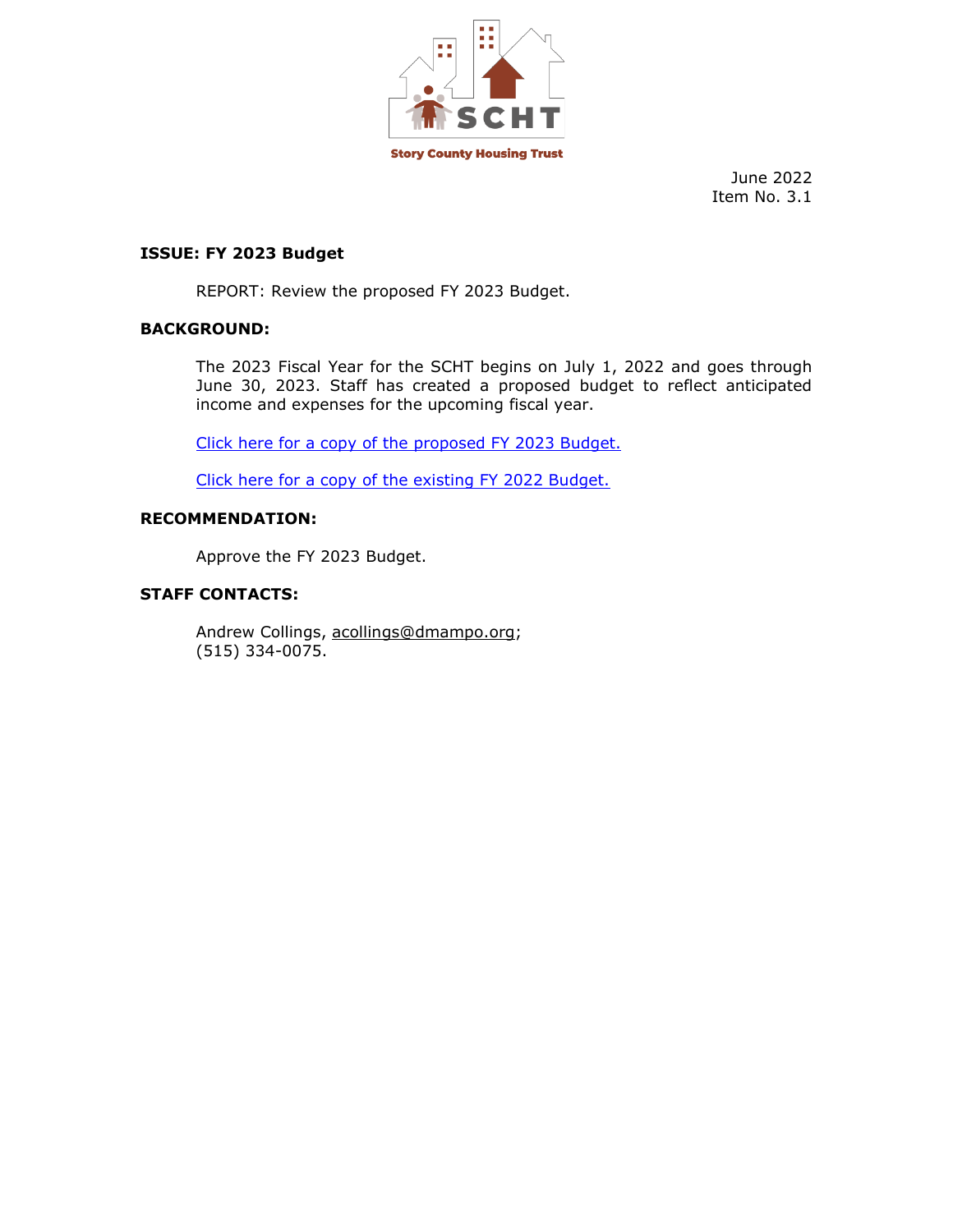

## **ISSUE: IRS Audit Letter**

REPORT: Report on the proposed Emergency Assistance Program.

## **BACKGROUND:**

Earlier this week, Erik Bunker received a letter from the IRS indicating that they were removing the penalty imposed on the SCHT for the 2020 990.

[Click here for a copy of the letter received from the IRS.](https://storycountyht.org/wp-content/uploads/2022/06/Fourth-Letter-Removal-of-Penalty.pdf)

## **RECOMMENDATION:**

None. Report and discussion only.

## **STAFF CONTACTS:**